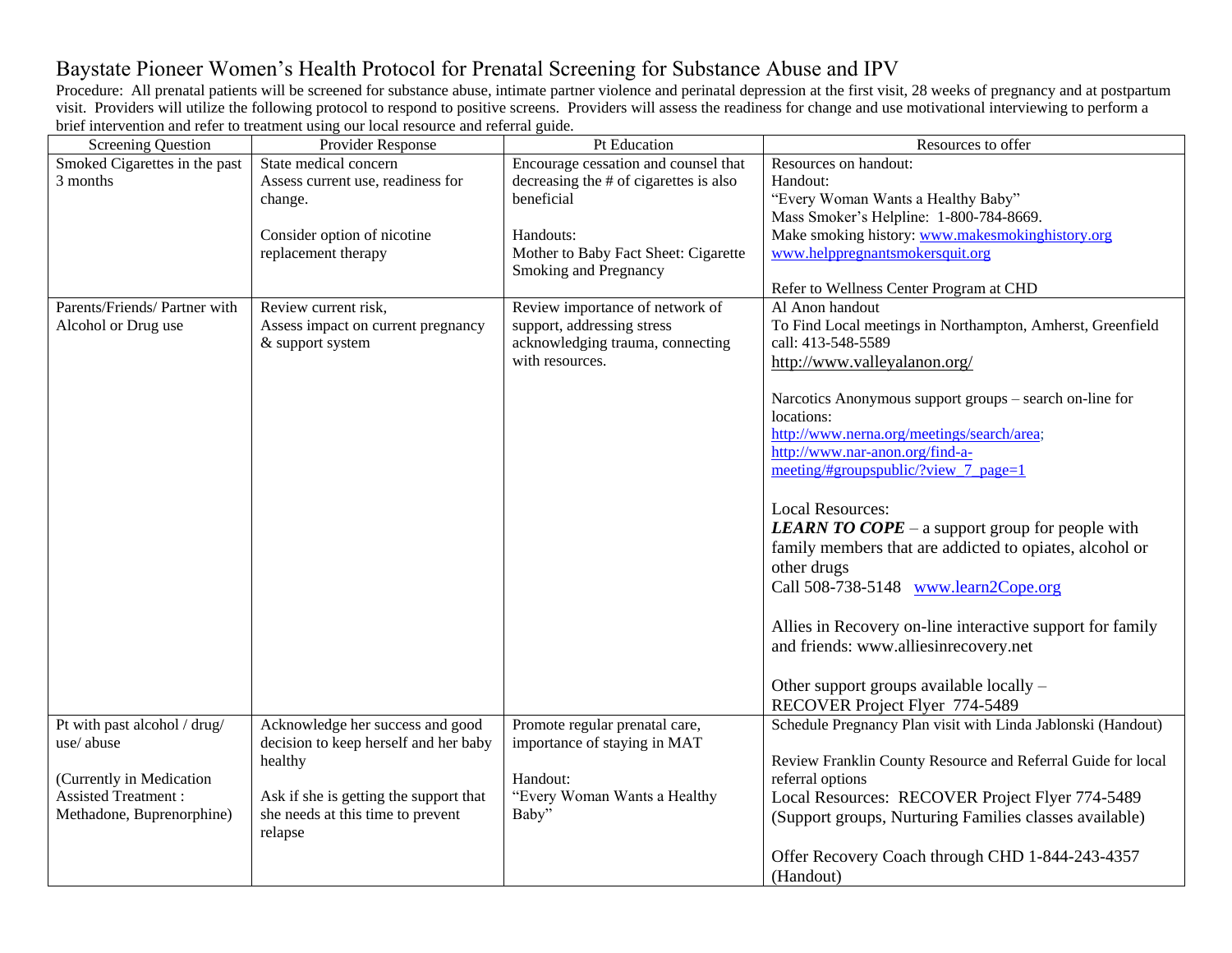| <b>Screening Question</b>                                                                     | Provider Response                                                                                                                                                  | Pt Education                                                                                                                  | Resources to offer                                                                                                                                                                                                                                                                                                                                                                                                                                                                                                                                                                                                                |
|-----------------------------------------------------------------------------------------------|--------------------------------------------------------------------------------------------------------------------------------------------------------------------|-------------------------------------------------------------------------------------------------------------------------------|-----------------------------------------------------------------------------------------------------------------------------------------------------------------------------------------------------------------------------------------------------------------------------------------------------------------------------------------------------------------------------------------------------------------------------------------------------------------------------------------------------------------------------------------------------------------------------------------------------------------------------------|
| Pt with current alcohol use                                                                   | Acknowledge their honesty<br>Assess duration, frequency, amount<br>of use.<br>State medical concern<br>Obtain release of information for<br>referral               | Handouts:<br>Alcohol and Pregnancy<br>"Every Woman Wants a Healthy<br>Baby"                                                   | Active Use:<br>Same Day Provider Visit and Follow Up plan<br>1.<br>Contact Crisis services for evaluation and referral to<br>2.<br>CARES program for Follow Up. If in active<br>withdrawal send to ER for urgent care.<br>3. Call Franklin Recovery Center (Detox) (413) 773-1423<br>or (413) 737-2439<br>If pt refuses urgent referral, Refer Resource and Referral Guide:<br>Institute for Health and Recovery: (866) 705-2807 gives priority<br>access for pregnant women seeking treatment.<br>Offer A Recovery Coach through CHD 1-844-243-4357<br>(Handout)<br>Schedule Pregnancy Plan visit with Linda Jablonski (Handout) |
| Patient with current<br>Prescription Opioid Use or<br>mis-use of prescription<br>medications. | Acknowledge their honesty<br>Assess duration, frequency, amount<br>of use.<br>Consider need for narcotic contract<br>Obtain release of information for<br>referral | Handouts:<br>"Prescription Opioids and Pregnancy"<br>"Benzodiazepines and Pregnancy"<br>"Every Woman Wants a Healthy<br>Baby" | Schedule Pregnancy Plan visit with Linda Jablonski (Handout)<br>Offer Recovery Coach services through CHD. 413-733-6096<br>(Handout)<br>Call Franklin Recovery Center (Detox) (413) 773-1423 or<br>$(413)$ 737-2439<br>Review Franklin County Resource and Referral Guide for local<br>referral options<br>Clean Slate Pregnancy Fast Track # 413-584-2713 X1120                                                                                                                                                                                                                                                                  |
| Patient with current use of<br><b>THC</b>                                                     | Acknowledge their honesty<br>Counsel them to discontinue use<br>Review Breastfeeding/THC handout                                                                   | <b>Review OTIS Handout:</b><br>"Marijuana and Pregnancy"                                                                      | Offer Recovery Coach services through CHD. 413-733-6096<br>(Handout)                                                                                                                                                                                                                                                                                                                                                                                                                                                                                                                                                              |